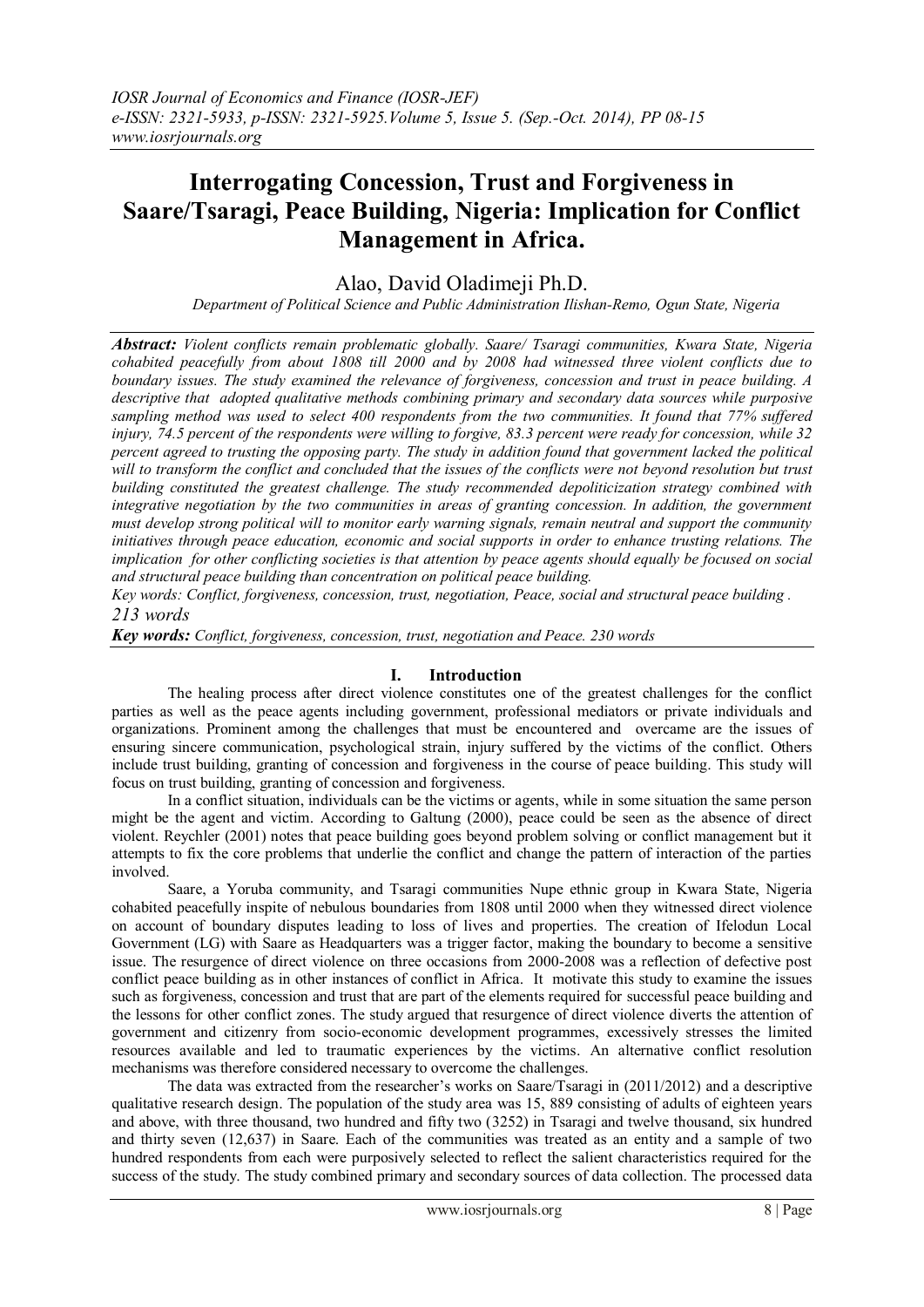collected were presented as tables with frequency distribution while the analysis was descriptive on the basis of which conclusions and recommendations were made.

## **Theoretical framework.**

Like a human being, every conflict, by its usual nature and manifestation is beyond a single causative element and this demands uniting effective frameworks to the prevailing circumstances as every conflict is unique. The study primarily adopted Galtung (2010) Transcend Model to analyze the emergence, growth of the conflict and mechanism for peace. To understand the parties that might be helpful in facilitating peace through the willingness to grant concession, forgiveness and building trusting relations by non-violence means, the Multi-Tracks Diplomacy of McDonald and Diamond (1996) was adopted.

Transcend Model according to Galtung (2010) identifies the basic elements that differentiate it from others in the field of conflict resolution. First, it focuses on peace, a relation between parties and not on security approach while empathic and creative–nonviolent approach has the tendency to produce peace which is the best approach to "security". Second, peace approach calls transformation of another relation between parties, (McDonald and Diamond, 1996, Lederach, 1995). Third, the approach goes beyond the goals of the parties by creating a new reality. Fourth, transcend approach starts with one party at a time, in a deep dialogue, and in a joint creative search for a new reality. Fifth, the model does not view conflict as totally bad, as it can positively enhance the quality of relationship and create new opportunities.

Focusing on what happens before violence, Galtung (2000) in Nicolaides, (2008) presented conflict triangle consisting behaviours, attitudes and contradictions. Galtung observes that there must be polarization before direct violence and before polarization, some level of aggression must be in existence that arose from "blocked goals because self and/or other pursue incompatible goals" (Gurr (1939), Feierbends and Ivo (1966) cited in Anifowose (2006)). Richardson & Sen (1996) add other factors such as historical legacy of mistrust, victim mentality, and relative deprivation must equally be present in sizeable quantity. Enloe (1973) identifies the transition to modernity intensifies the political implications of inter-ethnic contact leading to conflicts. However, extant literature note that not all aggressions lead to violence as some may prefer to suffer in silence (Anifowose, (2006) and the presence of respected figures that can mobilize masses for violence without real aggression, this LeBlanc (2003) refers to as "the chiefs."

Galtung (2000) opines that any conflict has its real or identifiable source that might include ethnic nationalism, religion, exclusion of a majority group, authoritarianism, poverty, unmet basic needs, political oppression, and marginalization and religion extremism. These sources according to Jean and Goss-Mayer in Nicolaides (2008) might constitute the conflict pillars that must be created and sustained to make a conflict turn violent. The significance of identifying the sources of the conflict is to provide the logical means to contribute to the peace building process, as the sources should be attacked rather than the pattern or the manifestation.

Transcend Approach is therefore based on mediators meeting the parties one-to-one, dialoguing, and searching for new realities that would accommodate individual group interests. Transcend model as Galtung (2010) notes overcome the weakness of other models in that while States tend to be triggered into serious action not by conflicts but by acts of violence, it emphasizes the transformation of the conflict. This position agrees with Osaghae (2000) cited in Zartman (2000) that it is the futility of efforts to resolve the conflicts in Africa that has partly provoked the search for more creative and contextual approaches to conflict resolution. For inclusive approach in conflict resolution Multi-Track Diplomacy as postulated by Notter and Diamond (1996) is an adaptive mechanism towards enduring peace process though the process. It proposes the participants to make the process of resolution inclusive that is elastic in nature to accommodate the uniqueness of conflicts. It is tedious and time consuming that requires a high sense of focus on the goals required to supporting all the tracks in order to achieve peace.

Transcend models was criticized by Boulding (1977), Kay (2009), Bawer (2007) and [Cox](http://en.wikipedia.org/wiki/Caroline_Cox) and Kay (2009) that Galtung did not produce practical prescriptions for managing or resolving global conflicts because "ideology always trumps objectivity and pragmatism" while others critics observed that the "scholarship" exists to put a respectable face on "Western self-loathing.".

In response to the criticisms, Krasner (2004), Doyle and Sambanis (2006), and Morris, Hoffman, Peachey, (2009) note that critics underestimated the development of detailed interdisciplinary, theoretical, methodological, and empirical research into the causes of violence and dynamics of peace that has occurred via academic and policy networks around the world Also, the development of UN and major donor policies have been heavily influenced through the contribution of the advocates of peace that are regarded by them as leftists. In effect, the transcend model of Galtung that this paper is adapting to negation as an alternative viable method of achieving enduring peace.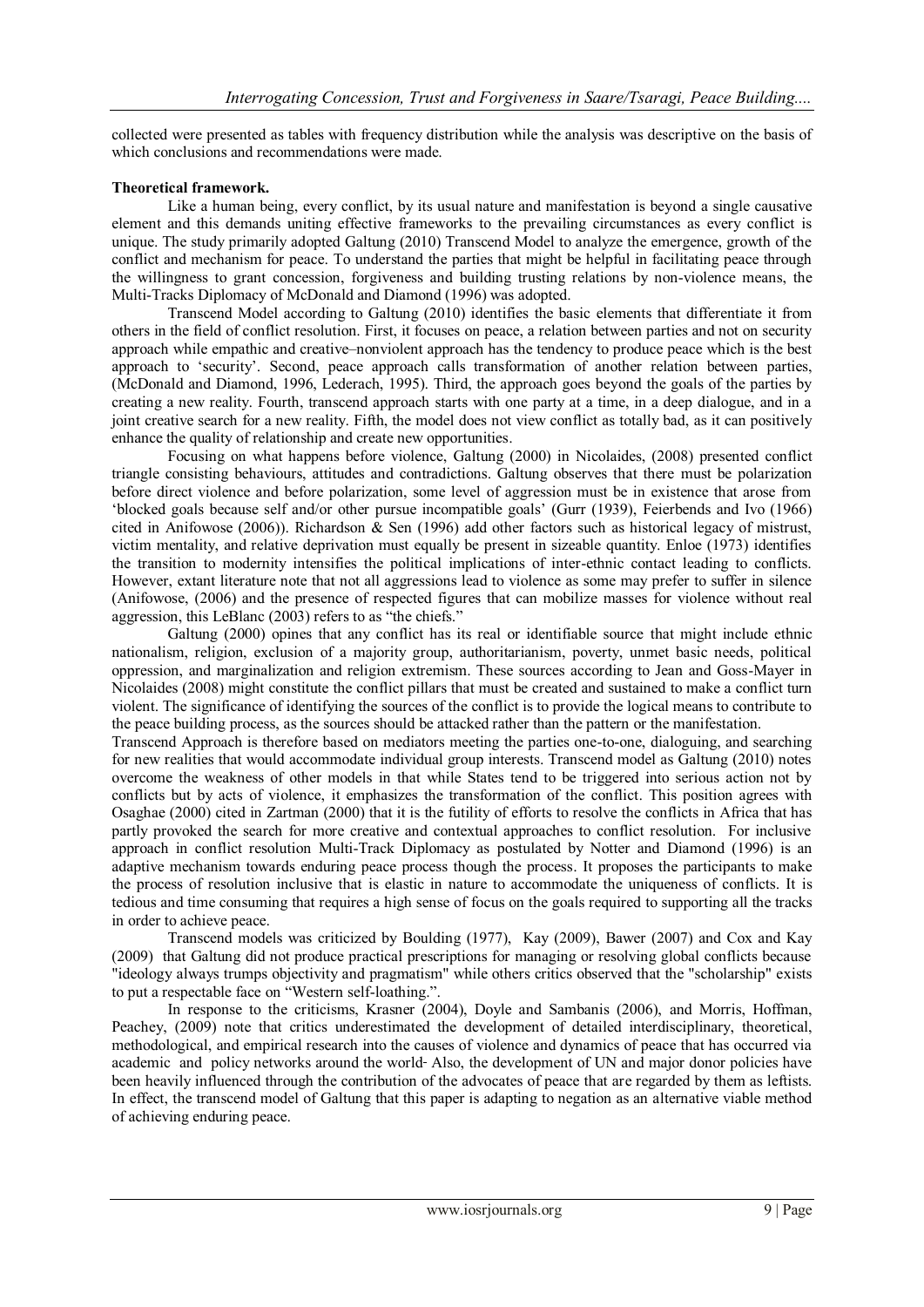## **Peace-building**

# **II. Conceptual clarification**

Peace building could be understood from two perspectives. The first as used by UN Secretary General Boutros – Ghali in his 1992 Agenda for peace. The term "Peace Building" is seen as part of continuum ranging from preventive diplomacy, to peace making, to peace keeping, and finally to post- conflict peace building. This implies that it consists of a wide range of activities associated with capacity building, reconciliation, and societal transformation. This phase of peace process takes place after peace- making and peacekeeping. Second, many non-governmental organizations assume peace building as a compound term encompassing not only long term transformative efforts, but also peacemaking and peacekeeping. To these organizations, it includes early warning and response efforts, violent prevention, advocacy work, civilian and military intervention, humanitarian assistance, ceasefire, agreements and the establishment of peace zones.

For the purpose of this study, it identifies with Maiese (2003) that peace building is the process that facilitates the establishment of durable peace and tries to prevent the recurrence of violence by addressing root causes and effects of conflict through reconciliation, institution building, and political as well as economic transformation. This explains why Hauerudraaten. (2003) views sustainable peace as characterized by absence of physical and structural violence, the elimination of discrimination, and self sustainability. Reychler, (2001) adds that peace building involves moving towards this environment goes beyond problem solving or conflict management. It attempts to fix the core problems that underlie the conflict and change the patterns of interaction of the involved parties. The aim, according to Lederach. (1997) is to move a given population from a condition of extreme vulnerability and dependency to that of self – sufficiency and well-being. To achieve this, parties must replace the spiral of violence and destruction with a spiral of peace and development, and create an environment conducive to self –sustaining and durable peace (Maiese, 2003). This study identifies with three distinctive types of peace building that are complementary in nature.

These are political peace building which is about agreements that provide the overall context for understanding the relationships of the various parties and their resources. It is worth noting that the efforts of governments all over the world are centred on political peace building activities. Structural peace building activities deals with creating systems of behaviour, instruction, and concerted action needed to support the embodiment or implementation of a peace culture (Notter & Diamond, 1996). It has to do with building an economic, military and community infrastructure that provide concrete and realistic awareness through which a new peace system might find expression. Social peace building is the grassroots portion of the peace building process that consists of management of feelings, attitudes, opinions, and beliefs, values that are held and shared between peoples, individually and in groups. Governments often downplay the significance of social peace building in favour of political and structural types and this explains while true reconciliation is achieve in their interventions to resolve conflicts.

#### **III. Forgiveness**

Forgiveness presupposes the existence of wrong doing, sin or injury caused an individual, a group of people or both. The wrong doing could be as a result of cultural, structural or direct violence (Murphly and Hampton, 1988). Enright, et al (1996) believe that the offense is an objective reality and not just a perception of the offended. For instance, Saare/Tsaragi conflict had recorded three violent confrontations since 2000. The direct violence of November 2-3, 2008 alone claimed 9 lives and the destruction of sixty six buildings (Kwara State Gazette No. 7. Vol. 43 of April, 2009). Those whose lives are chained down on account of injury suffer as observed by the Foundation for Inner Peace, (1971) are "victims of something else", a thing outside themselves and for which they had no reason to be held responsible. Such people according to Musser, (2012), when negativity from their past repeatedly comes into their thoughts often hold tenaciously to the consequences of the past and produce a vicious circle of anger and agony that can instigate vengeance.

Forgiveness for the purpose of this study is seen as the inner conviction that is divine in nature, to let go the feelings and planned actions to revenge on account of injury suffered from probably known agents. It requires the development of strong will not to allow the previous agony experienced or told to evoke the sentiment to revenge and also to forgive self for perceived or real wrong doing (Borris, 2003). This to a large extent is as an element of the healing process in peace building that is believed to run contrary to human nature that will always seek for vengeance. This explains while it involves a process which required a change in one"s perception, and judgment that replaces negative emotions such as anger, hatred, contempt and sadness in the affective system to allow for healing. (Augusburger, 1981, Cunningham, 1985 and North, 1987). This explains why Borris, (2003) notes that there are many ways to alleviate the symptoms of suffering and pain in the world, but one way to heal its cause, and the only one way is found in the healing power of forgiveness. However, it constitutes one of the most difficult aspect of human relations.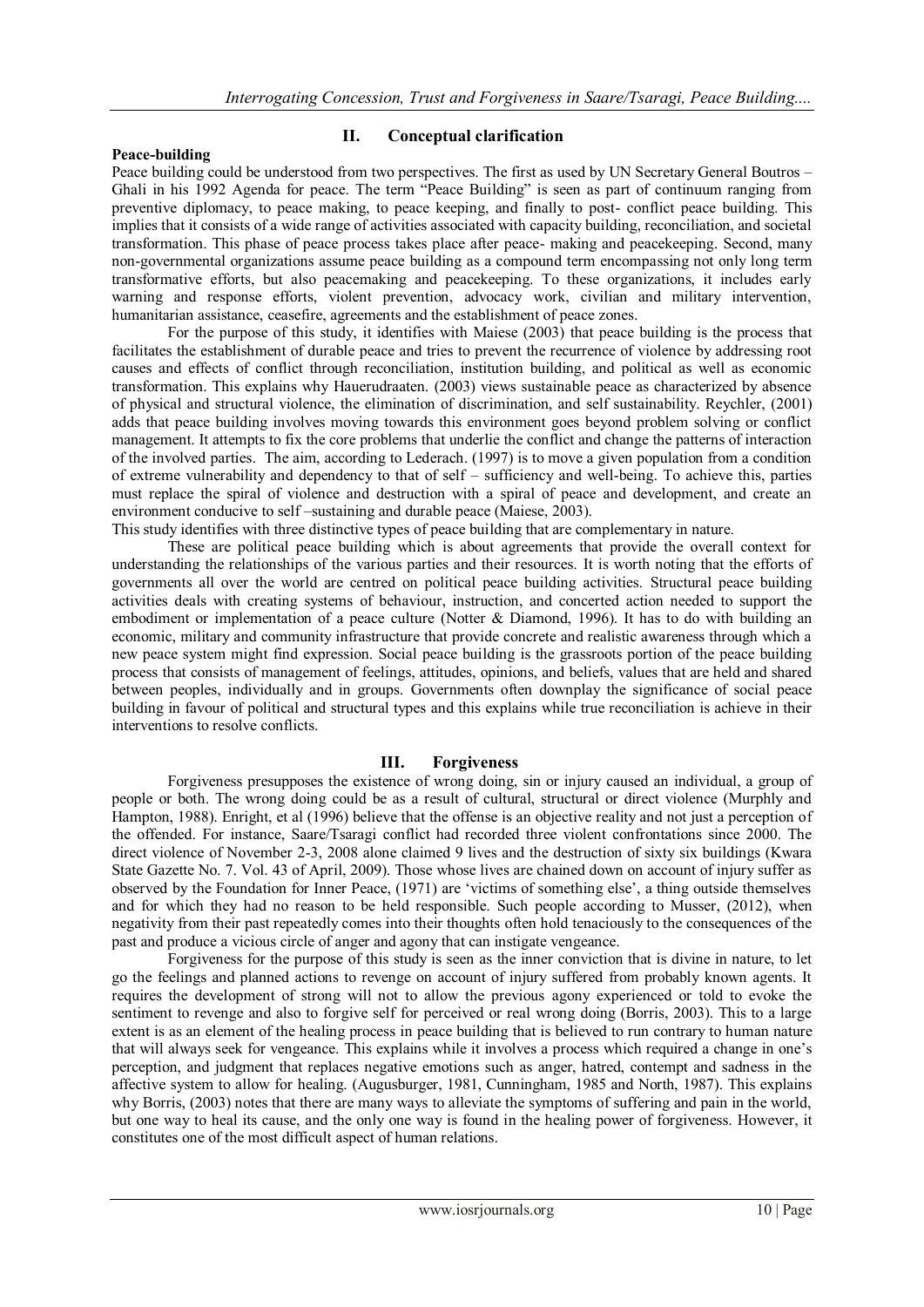## **IV. Concession**

Concession means cessation from previously held position or act of conceding, or compromising in some way often grudgingly or unwillingly. Nijssen (2013) notes that negotiation process is all about concessions. If the parties in a negotiation will not shift from the pre-negotiation positions held, it will come to a grinding halt. Borris (2003) noted that it is a challenge to one own defences and experiences, as it entails the re-interpretation of events and recognize how their thinking and perception might have been distorted.

Extant literature notes that Concessions are often necessary in negotiation. In order to build good will and reciprocity certain steps such as label your concessions, demand and define reciprocity, make contingent concessions and in installments are essential. In labeling the concession, it is essential that it should be made known that what you a party is given up is costly to them while it emphasizes the benefits to the other side.

Concession calls for flexibility of approach to resolve differences as fixation of opinion cannot but compound the scope of attaining a win-win solution. This explains why De vito (1978) observes that flexibility and willingness to compromise are especially important in conflict situations. The relevance of granting concession in Share/Tsaragi conflict and elsewhere is that people cannot always have their way and the willingness to compromise manifests some level of sincerity in searching for peace as it enhances the chances of trust building. However, concession is often difficult because of ego problems particularly when the issue at stake assumes political, religious or ethnic dimension.

#### **V. Trust**

One of the major challenges in peace building process is that of trust at every stage. This explains why Notter, (1995) observes that trust and conflict transformation both revolve around the issue of relationship. He describes it as the key factor in any analysis of conflict and fundamental to the relationship building process between the practitioners and the parties in conflict. Trust revolves around three important variables. These are relationship, expectations and behavior. It therefore provides an understanding of how trust works, how it is developed and how people react to trust being broken.

A simple definition of trust according to Notter, (1995) is to count on someone to do as he says he will do. There is the general understanding that expectations are normally the focal point of defining trust and the first element of it is risk. That is, the opposing party will not take undue advantage of the truster's self – exposure. Hence, scholars views trust from the cost /benefit analysis where, as observed by Notter, the element of trust counter balances the risk factor.

The existence of mutual trust gives the process of peace-building the necessary and needed support to ensure enduring peaceful co-existence. This invariably creates an enabling environment for peace, fairness and justice to thrive. However, Kelman, (2005) noted that the basic dilemma in resolving conflict is that parties cannot enter into a peace process without some degree of mutual trust, but they cannot build trust without entering into peace process. To overcome the prevalent mutual distrust, he argues the need for reassurance from the parties that called for successive approximation while the third party could serve as repository of trust with the herculean task of building uneasy coalition and the need for mutual reassurance.

# **VI. Negotiation**

Negotiation constitutes one of the non-violent and out of court means of resolving conflicts. Akpuru-Aja (2007) notes that it is a mechanism for enhancing communication flows between the conflicting parties as to be able to resolve differences by mutual consent. According to Adekanye (2006) ,negotiation is defined as:

The art of securing agreements on issue(s) of conflicting or competing interests and values between two or more parties who are interdependent, and who are seeking to maximize their outcome or payoffs through non-violent means or process and based on mutual acceptance of or/and commitment to such a means or process.

Negotiation revolves largely on the use of dialogue as the most important components of conflict resolution. It has the quality of deemphasizing fixation of opinion or views on issue of conflict. It possesses the quality of accommodating the opposing party"s view and minimizes the influence of sentiment and fear (Shedrack (2006). It is also anchored on the potentiality of the disputing parties to come together, reason together, and evolve workable solutions to issues of conflict as was the case in Saare/Tsaragi prior to 2000. This explains why the two traditional rulers of the conflicting communities during separate interview rightly or wrongly noted that they had the capacity to resolve their differences given that there was no politicized intervention by the government.

Adekanye (2006) observes that there must be among other things the convergence of interest, readiness for settlement and threats of circumstances or mutual hurting stalemate as preconditions for successful negation. There are two prominent approaches to negotiation, the positional or distributive negotiation through bargaining and collaborative or integrative negotiation. The positional negotiation by bargaining adopts a position of strength rather than weakness for negotiation. This study argues in favour of collaborative negotiation that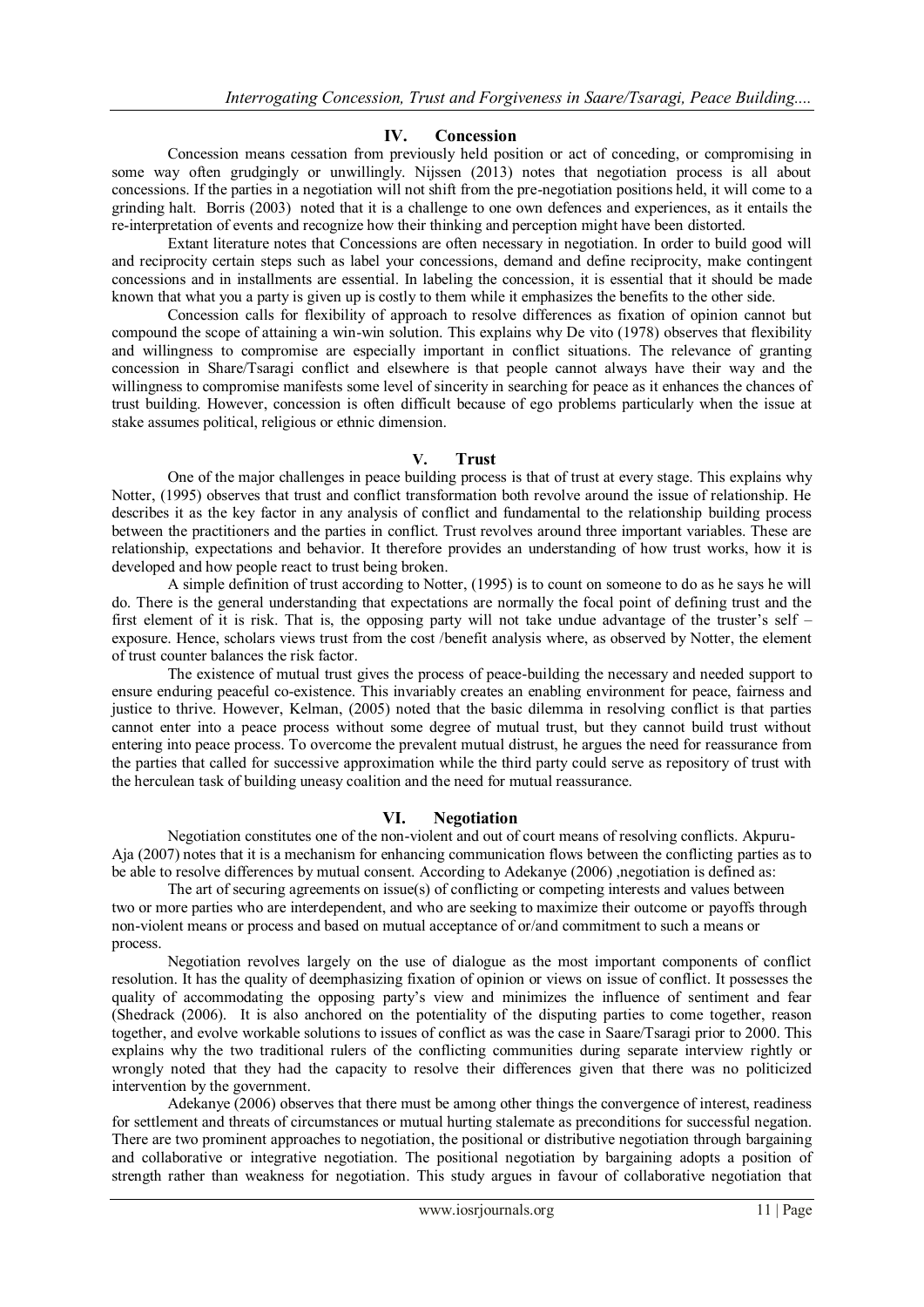Shedrack (2006) refers to as constructive engagement for conflict management because both the feeling and facts are recognised by the conflicting parties. The goal of the party under this arrangement is to mutually find an acceptable solution to the conflict rather than fault finding.

| <b>Table 1:</b> Community Sample Distribution |     |      |  |
|-----------------------------------------------|-----|------|--|
| Percent<br>Frequency                          |     |      |  |
| Tsaragi                                       | 200 | 50   |  |
| Saare                                         | 200 | 50.0 |  |
| 400<br>Total<br>100.0                         |     |      |  |
| Source: Researcher's fieldwork (2011/2012)    |     |      |  |

**VII. Presentation of Results**

The table 1 above revealed the community sample distribution as consisting of two hundred respondents each in Saare and Tsaragi communities given, a total of four hundred respondents covered in the exercise.

| <b>Table .2:</b> Respondents' View on Injury Suffered |           |         |
|-------------------------------------------------------|-----------|---------|
|                                                       | Frequency | Percent |
| Yes                                                   | 308       | 77.0    |
| No                                                    | 68        | 17.0    |
| I don't know                                          | 24        | 6.0     |
| Total                                                 | 400       | 100.0   |

| Table .2: Respondents' View on Injury Suffered |  |  |
|------------------------------------------------|--|--|
|                                                |  |  |

Source: Researcher"s fieldwork, (2011/2102)

Table 2 revealed that 77% of the respondents suffered injury, while 17% did not. Further breakdown of the result at the community level revealed that 82.5 % and 71.5% in Saare and Tsaragi respectively said they suffered injury, while 13 % in Saare and 21% said they did not.

| <b>Table 3:</b> Satisfaction with Government Latest Decision |           |         |
|--------------------------------------------------------------|-----------|---------|
|                                                              | Frequency | Percent |
| Yes                                                          | 107       | 26.8    |
| No                                                           | 222       | 55.5    |
| I don't know                                                 |           | .7.8    |
| Total                                                        | 400       | 100.0   |

**Table 3:** Satisfaction with Government Latest Decision

Source: Researcher's fieldwork (2011/2013)

Table 3 revealed that only 26.8% of the respondents were satisfied with the latest government resolution efforts. 55.5% of the respondents disagreed, while those who were neutral were 17.8%.

## **Table 4:** Trusting Relationship

|              | Frequency | Percent |
|--------------|-----------|---------|
| Yes          | 130       | 32.5    |
| No           | 191       | 47.8    |
| I don't know | 79        | 19.8    |
| Total        | 400       | 100.0   |

Source: Researcher"s fieldwork (2011)

Table 4 revealed that 32 percent of the respondents were willing to trust one another, while 47.8 per cent disagreed and 19.8 percent were undecided.

| <b>Table 5:</b> Support for Peaceful Coexistence |  |  |
|--------------------------------------------------|--|--|
|--------------------------------------------------|--|--|

|              | Frequency | Percent |  |
|--------------|-----------|---------|--|
| Yes          | 290       | 72.5    |  |
| No           | 56        | 14.0    |  |
| I don't know | 54        | 13.5    |  |
| Total        | 400       | 100.0   |  |

Source: Researcher"s fieldwork (2011/2012)

Table 5 revealed that 72.5% of all the respondents preferred peaceful co-existence, while 14% disagreed and 13.5% were neutral.

**Table 6:** Willingness to Forgive

|              | Ë             | . .                  |
|--------------|---------------|----------------------|
|              | Frequency     | Percent              |
| Yes          | 298           | 74.5                 |
| No           | 70            | $\mathbf{r}$<br>11.5 |
| I don't know | $\sim$<br>ے د | 8.0                  |
| Total        | 400           | 100.0                |

Source: Researcher"s fieldwork (2011/2012)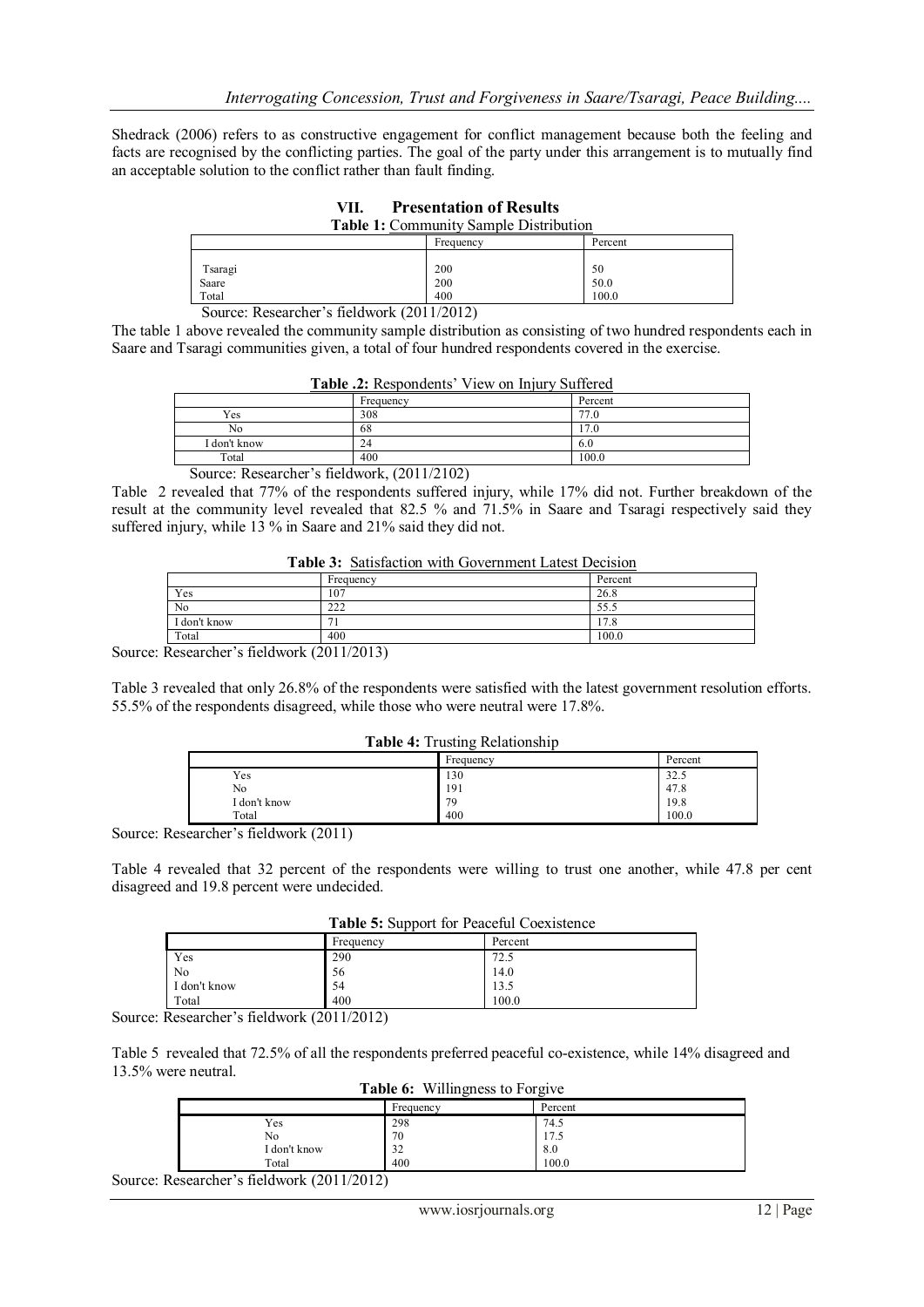The result on table.6 revealed that 74.5percent of the respondents was willing to forgive one another, while 17.5percent disagreed and 8percent remained indifferent.

| <b>Table 7: Concession</b>              |     |      |  |
|-----------------------------------------|-----|------|--|
| Percent<br>Frequency                    |     |      |  |
| Yes                                     | 335 | 83.8 |  |
| No                                      |     |      |  |
| I don't know                            |     |      |  |
| $h_0$ $\sim$ $h_0$ foldmark (2011/2012) |     |      |  |

Source: Researcher"s fieldwork (2011/2012)

83.3 percent of the respondents as contained on Table 7 were prepared for concession to achieve peaceful resolution of the conflict.

| <b>Table 8:</b> Support for Peaceful Coexistence |           |         |
|--------------------------------------------------|-----------|---------|
|                                                  | Frequency | Percent |
| Yes                                              | 290       | 72.5    |
| No                                               | 56        | 14.0    |
| I don't know                                     | 54        | 13.5    |
| Total                                            | 400       | 100.0   |

Source: Researcher"s fieldwork (2011)

The result on Table 8 above found that 72.5 percent of the respondents supported peaceful coexistence between the two communities.

## **VIII. Discussion of Results**

The study found that the ethno-communal boundary conflict started to assume violent dimension in 2000 though evidences of structural and cultural violence became pronounced in 1976 with the creation of Ifelodun local government, Saare as the Headquarters. The first recorded direct violence occurred on June 9-11, 2000 while the second was from July 11 -14, 2000, both recorded huge human casualties and massive destruction of properties. The third violent conflict occurred on November 2-3, 2008 leading to the death of eight people in Saare and one in Tsaragi as well as the destruction of sixty six buildings though compensation was paid on each instance of direct violence by the State government (Justice AbdulGafar Judicial Commission of Inquiry of 2009 into Saare/Tsaragi conflict).

The study found that 77 percent of the respondents suffered injury while 74.5 percent were willing to forgive each other and 72.5percent preferred peaceful coexistence between the two communities. The process of peace building in respect of Saare/Tsaragi could be achieved as the study found that they were willing to forgive each other. Vine (1985) however advocates that forgiveness must be unconditional. The findings agreed with Augusburger, (1981), Cunningham, (1985) and North, (1987) Richard,(1988) that forgiveness involves a process which required a change in one"s perception, and judgment that replaces negative emotions such as anger, hatred, contempt and sadness in the affective system to allow for healing that is required for peace building. This explains why Borris, (2003) notes that there are many ways to alleviate the symptoms of suffering and pain in the world, but one way to heal its cause, and the only one way is found in the healing power of forgiveness.

The study found that 83.8 Percent of the respondents were prepared to grant concession while this might explain why 72.5percent preferred peaceful coexistence between the two communities. The study observed that without the granting of concession, there is no hope for successful peace building. Since significant majority of the respondents were prepared for granting of concession, there is the need for necessary institutional arrangement to be put in place political, social and structural peace building to be conducted through integrative negotiation. This position agrees with Nijssen (2013) and Malhotra, (2006) that negotiation process is all about concessions and essentially required to build goodwill.. the process becomes endangered If the parties in a negotiation will not shift from the pre-negotiation positions held. This explains why Borris (2003) sees it is as a challenge to one own defences and experiences, as it entails the re-interpretation of events and recognize how their thinking and perception might have been distorted

In addition, the study found that 32 percent of the respondents were willing to trust one another, while 47.8 per cent disagreed and 19.8 percent were undecided. The finding revealed the fear and danger associated with trusting relationship. The mere fact that victims of previous conflict can't but relive their past and how their trust had been betrayed teaches a lesson concerning undue self exposure to known enemies in the name of trust. It further reflects how complex this issue of trust is. While it is easier for conflicting parties to forgive and grant concession, same is not true of trusting relationship.

The result agrees with Notter (1995) that the opposing party often entertain fear that the other party will not take undue advantage of the truster"s self – exposure. This position justify the views of Kelman, (2005) that the basic dilemma in resolving conflict is that parties cannot enter into a peace process without some degree of mutual trust, but they cannot build trust without entering into peace process. The fact the only 26.8 percent of the respondents were satisfied with the government resolution efforts questioned the integrity of the State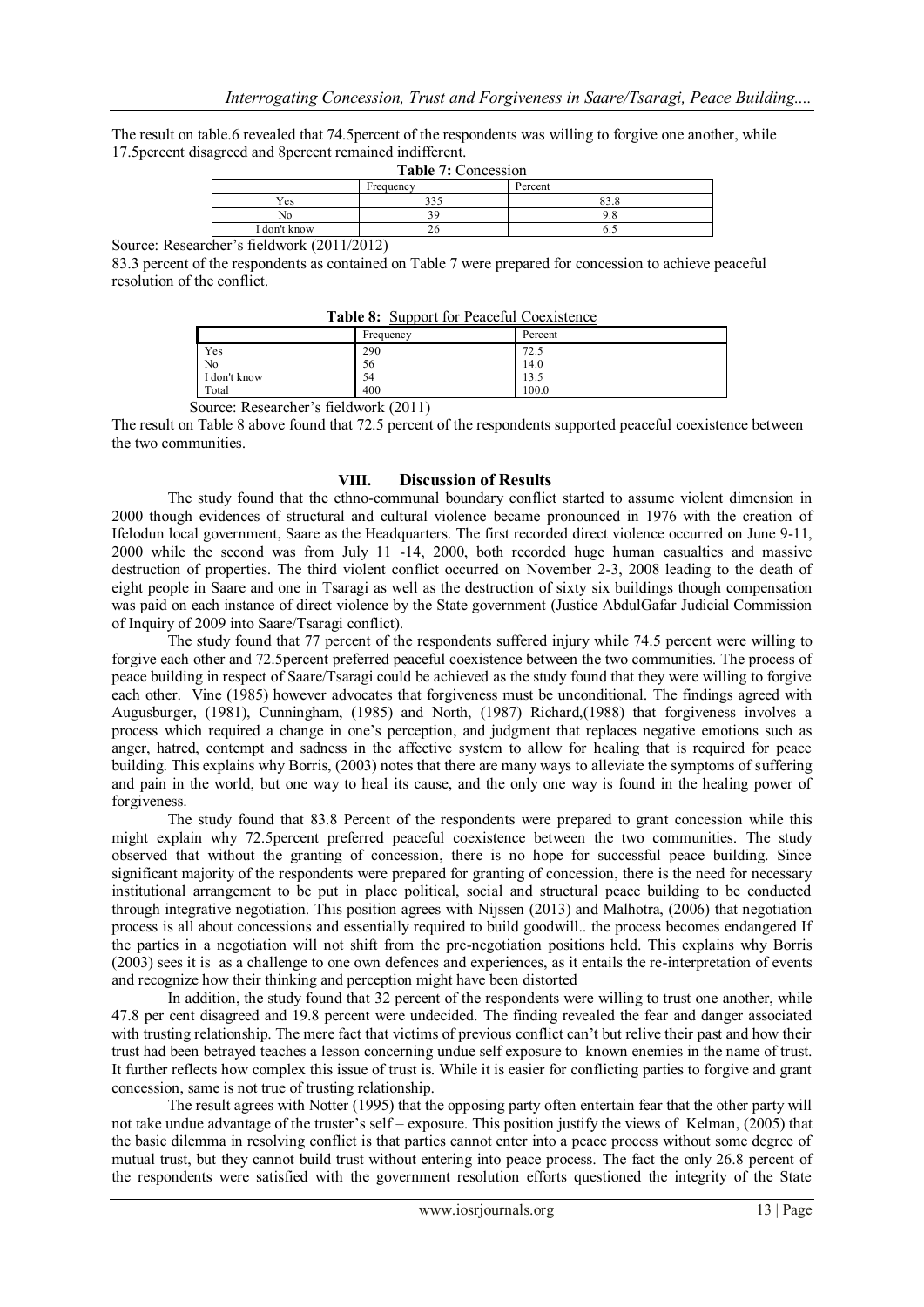government and the willingness to trust the conflicting party. Therefore, trusting relationship no matter how difficult it sounds is required for peace building.

The implications of these results on other nations emerging from direct violence and are embarking on peace building are:

- That it is easier for conflicting parties to forgive and grant concession but it is difficult to trust each other. Therefore, peace workers in Africa and Middle East need to put more efforts into social and structural peace building as major concentration in the past was on political peace building.
- That communities or groups engaging in inter ethnic conflict could be mobilized or empowered to contribute meaningfully to peace building process and manage their differences through existing local mechanisms as confirmed by the Ndakpoto of Tsaragi and Olupo of Saare.
- That government in Africa should minimize politicization of issues of conflict and reconsider the adoption of security approach to peace rather in preference of peace approach to security.
- Stemming from the above, that there is urgent need for African governments and beyond to understand and appreciate that pacification of conflicting parties through provision of relief materials and implementation of their own agenda will not achieve true reconciliation that is required for successful peace building.
- That strong political will is required of governments in resolving intra and inter ethnic conflicts as this was glaring lacking in most nations of Africa. This position agrees with Nwolise (2005) cited in Albert (2005:165) noted that the Aguleri – Umuleri episode exposed:

The weakness and failures of colonially inherited mechanisms and processes of conflict prevention, management and resolution, the inadequacies of the police in handling certain forms of conflict, the inadequacies of the courts and government commissions of inquiries as even the government itself lacks the political will to implement the recommendations of the commissions.

The same is true of nearly all ethno-communal conflicts in Nigeria and beyond as rightly observed by Bogoro (2009) that:

Honestly, I said it and I am repeating it again that the bold implementation of the Yelwa Kagadama Judiciary Commission white paper is commendable and timely, because the non-implementation of white papers in many conflicts in the past is responsible for the recurrence of ethno-religious crisis in the state.

# **IX. Conclusions & Recommendations.**

The study concludes that most of the burning issues of conflict in Africa and beyond are not insurmountable provided among others, that attention is given by peace agents to mending the cracks in the broken relationship. This study revealed that trust building is the most difficult issue to contend with in peace building as the non inclusive approach often adopted by government made peace efforts not to accomplish the desirable results. The demonstrated willingness to forgive, grant concession will open the channels of sincere communication in normalizing relationships.

As an alternative dispute resolution mechanism the study recommends the depoliticization process that requires conflict group leaders to agree not to involve the government in public policy areas which impinge upon the segments' values or interests as found in Lebanon. This could be achieved through collaborative negotiation that will be inclusive in line with the wishes of the two traditional rulers rather than imposed treaties following government strict agenda.

The study recommends that efforts should be concentrated largely on minimizing resurgence of direct violence through effective monitoring of relationship to identify early warning signal and allaying the fear associated with the issues involved. This is the responsibility political leaders, traditional rulers, government and the entire citizenry.

The study further recommends that the issues and parties to the conflict should be carefully identified in every instance of conflict and be accommodated in the peace building process while efforts must not be directed only at pacifying the victims through payment of compensation at the expense of reconciliation.

Also, Kwara State government must ensure that the basis for the peace building of Saare/Tsraragi conflict must take cognisance of the provisions of Section 7 & 8 of the 1999 Constitution of the Federal Republic of Nigeria. To achieve this, the report of the Technical Committee of the Kwara State Boundary Committee that established the boundaries when the Local Governments were created in 1976 that was set aside by the previous government must be revisited (CN 18.3//111/503 of January 13, 2010).Where such arrangement may not be able to work effectively, the two communities and the Local Governments must be taken into confidence with a view adjusting the boundary following the constitutionally provided channels so as not to submit the process to future litigation..

Furthermore, the Government should reconsider the adoption security approach to peace This will minimize the excessive deployment of security forces that lack adequate knowledge of peace building or peace